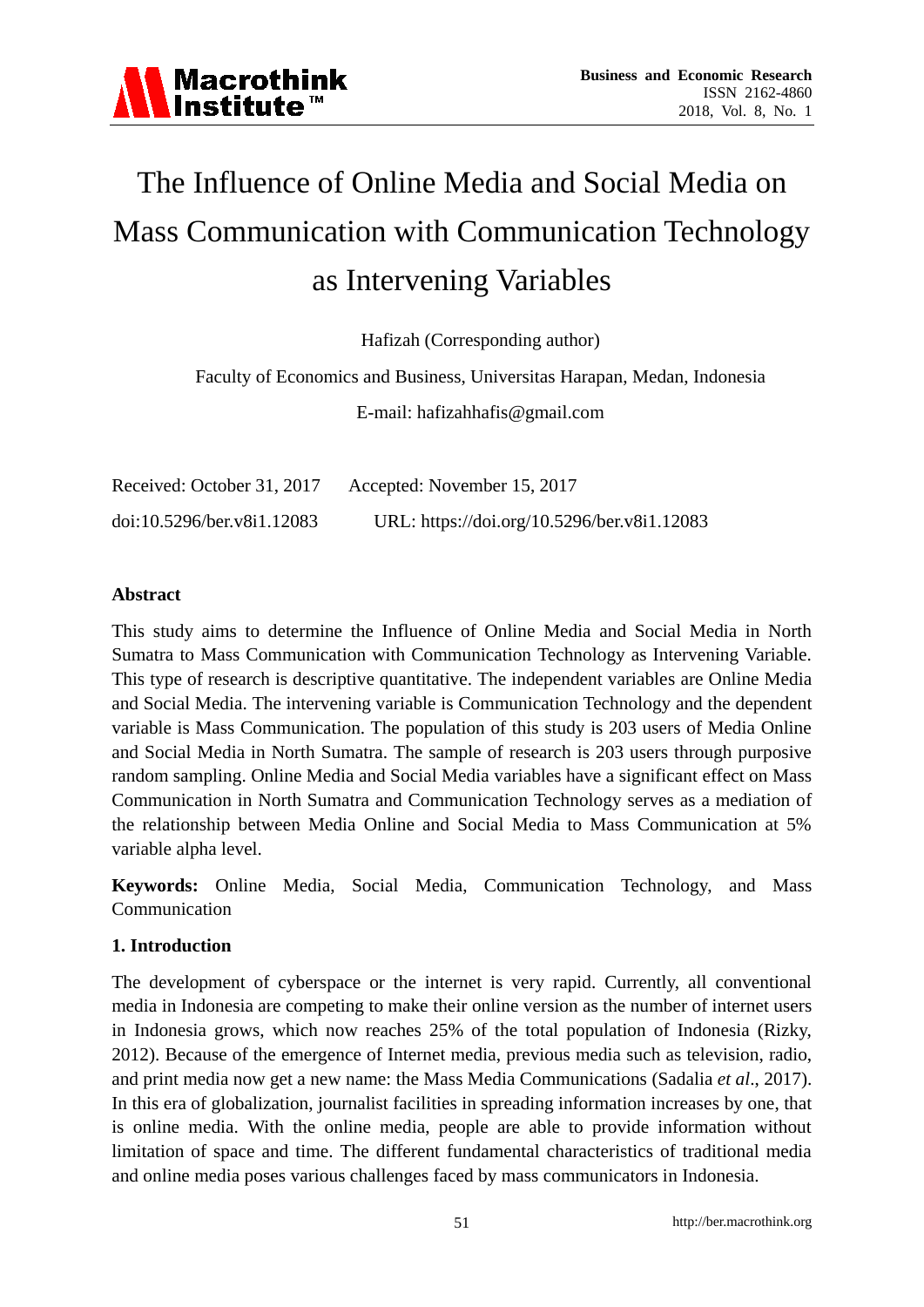

In addition, the development of Mobile Phone and WIFI now also has made it easier for people to access the internet. Media users in the move are required to be able to see and provide information on the facts that occur because all forms of information to other media users are expected to influence the recipient of the information to get feedback, where the responses are able to build a community that is intelligent and that care about the condition of the nation. It shows that the individual's trust to the media continues to grow, if the information needs that can not be found in the immediate experience is fulfilled. The mass is assessed to rely on Online and conventional media in this era of globalization. The more important the media to the individual, the higher the value of the media.

# **2. Literature Review**

# *2.1 The Characteristics of Online and Conventional Media*

The characteristics of the online media allow a direct reciprocal communication. In this way, media users can perform two way communication and interpersonal communication between media and user (Poell, 2014). Online media is free, unlimited, social-free, interference-free, and, of course, space and time-free, so do not be surprised if online media encourages manipulation in conveying information. Due to the absence of these restrictions, the online media's character refers to the anonymity of information makers in cyberspace. (Alejandro, 2010). On the one hand, this condition manifests in various negative things, such as black campaign to both personal and institutional. Many informations that should not be exposed and should not violate a person's or a company's rights circulate in cyberspace. Generally, the aggrieved parties can not prosecute who did the violation because of the anonymity (Macnamara, 2014).

# *2.2 The Effects of Online Media and Social Media on Mass Communication*

Herng and Chang (2015) states that Online Media and Social Media facilitate the tasks and functions of journalists and tasks of Mass Communications. Tamimi (2015) also states that social media via social networking is a characteristic related to the journalistic environment. Online media and social media forms networks of journalistic functions. Currently, most of the average human activity requires online media and social media. Social media is the former and representation of every individual and social environment profile. Many media networks and social media are connected due to internet, email, and web based shortcuts (Clement and Dong, 2015). Although the online service community is always dependent on its provider network, but its users will always form group centers. Social media can always provide inspiration to share ideas, events, or other interesting things related to individual networks so that they are connected to each other and this enables journalists to use them in performing their mass communication tasks.

# *2.3 The Role of Communication Technology in Mass Communication Tasks*

The competitiveness of a nation is determined by the mastery of knowledge and information technology or known as knowledge based economy (Muda et al., 2017). The development of the world economy has now turned to belong to the ruling states of information technology and communication, because they not only can receive the flow of information, but they are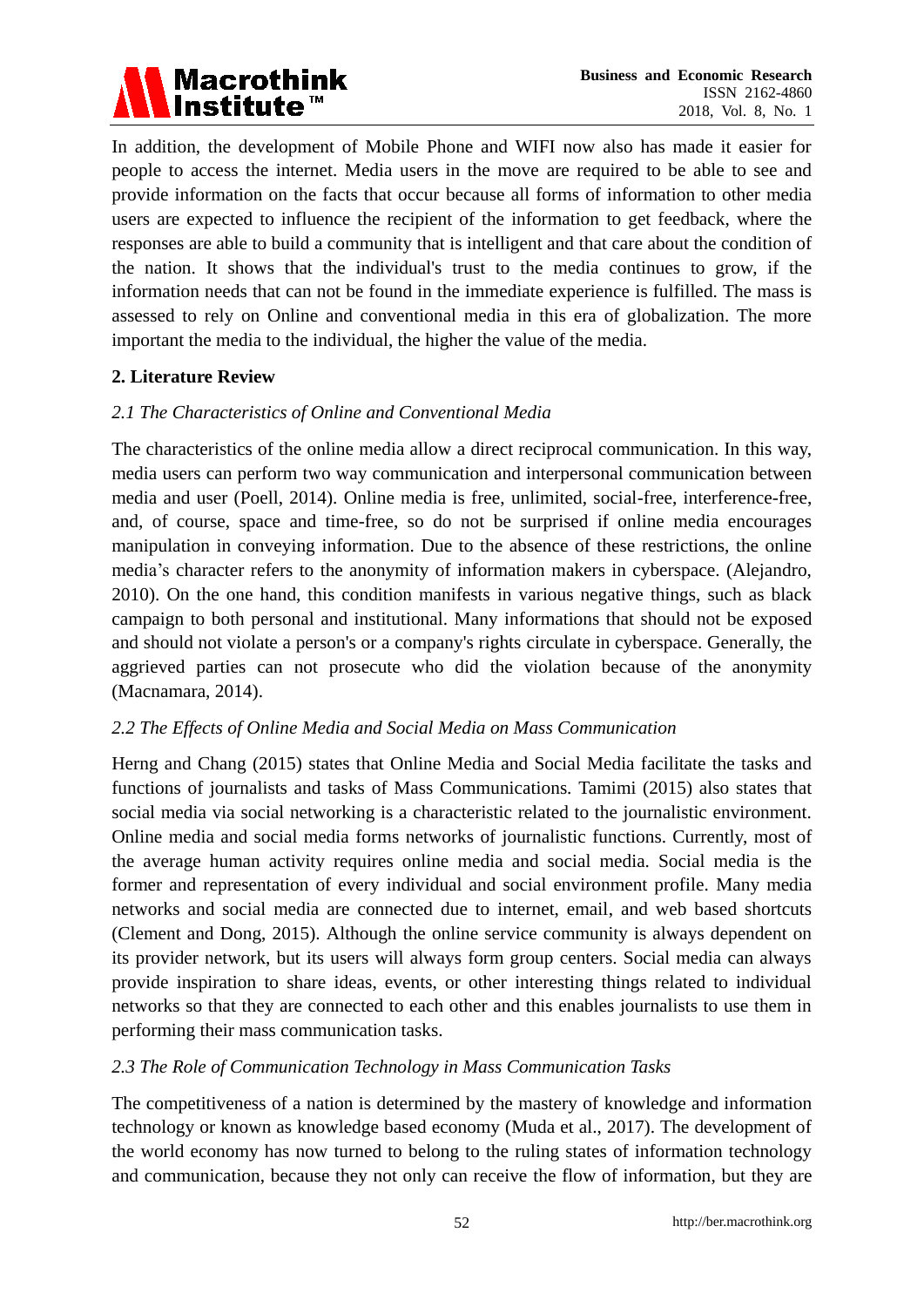

also able to process it in such a way to improve the nation's economy. (Schradie, 2015; Sadalia *et al*., 2017). Developments of technology facilitate public access to information dissemination, along with the emergence of social networking sites, i.e. twitter, facebook, friendster, myspace, and so forth, and blog provider sites, i.e. blogspot, wordpress, multiply and others. This container is then used by the community to disseminate the information it obtains. In broadcasting the information, the public is not limited by the rules and selection process, unlike the news process in conventional media. In conventional media, the facts that have been collected by media users are first collected and transferred to fellow media users (Clement and Dong, 2015). Benefits of advancement of information technology communications to media users is to send a fact automatically over the internet network. Thus, information technology plays a role in the needs of media users.

#### *2.4 Previous Research Review*

The matrix of the previous study which is almost related to this research can be seen in Table 1. below:

| No.            | Year | Name         | Title                                  | <b>Variable</b>            | <b>Research result</b>                            |
|----------------|------|--------------|----------------------------------------|----------------------------|---------------------------------------------------|
| 1.             | 2014 | Al-Tamimi    | Demographic<br>Factors                 | Demographic<br>Factors.    | Training and Development, On the Job              |
|                |      |              | <b>Influencing Arab Gulf Student's</b> | Social Network Services.   | Training, Training Design and Delivery style      |
|                |      |              | Use of and Attitudes Toward            |                            | have significant affect on Organizational         |
|                |      |              | Social Network Services at             |                            | Performance and all these have positively         |
|                |      |              | Ohio<br>University;<br>Field           |                            | affect the Organizational Performance. It         |
|                |      |              | Research on SNS Member's               |                            | means it increases the overall Organizational     |
|                |      |              | Relationship                           |                            | performance. We also prove our Hypothesis         |
|                |      |              |                                        |                            | through empirical data. However, the results      |
|                |      |              |                                        |                            | are strongly based on the literature review.      |
| $\overline{c}$ | 2014 | Ray, Paula   | Activism<br>Via<br>Social              | consciousness-raising      | The digital tool of activism has the potential to |
|                |      |              | Networking: A Case Study Of            | groups,<br>civic awareness | unite the disparate waves of feminism, and in     |
|                |      |              | Urban Indian Women Facebook            | groups<br>and<br>groups    | fact, to herald the beginning of a new wave of    |
|                |      |              | <b>Users</b>                           | political<br>promoting     | the feminist movement, initiated by digital       |
|                |      |              |                                        | participation              | gadget-totting young women as well as men         |
|                |      |              |                                        |                            | who go online to voice their support.             |
| 3.             | 2015 | Fayomi,      | Transnational And Integrative          | Promoters of Nollywood,    | The benefits to the promoters of                  |
|                |      | Oluyemi O    | Cultural Roles of Nollywood            | norms and cultures         | Nollywood towards positive projection and         |
|                |      |              | Entertainment Media In West            |                            | delivery of African values, norms and cultures    |
|                |      |              | Africa: The Case Study of              |                            | within West Africa, to other African countries,   |
|                |      |              | Benin Republic And Ghana               |                            | so as to enhance the regional integration of      |
|                |      |              |                                        |                            | African Union.                                    |
| 4.             | 2014 | Poell.       | Social media and journalistic          | Enhance journalism's       | Independent journalism once considered as         |
|                |      | Thomas.<br>& | independence. In                       | functions.<br>democratic   | "independent from political and economic          |
|                |      | Jos é<br>van | Media Independence: Working            | ndependent journalism      | power" and "representing the interests of         |
|                |      | Dijck        | with Freedom or Working for            |                            | citizens                                          |

#### Table 1. Overview of Past Researches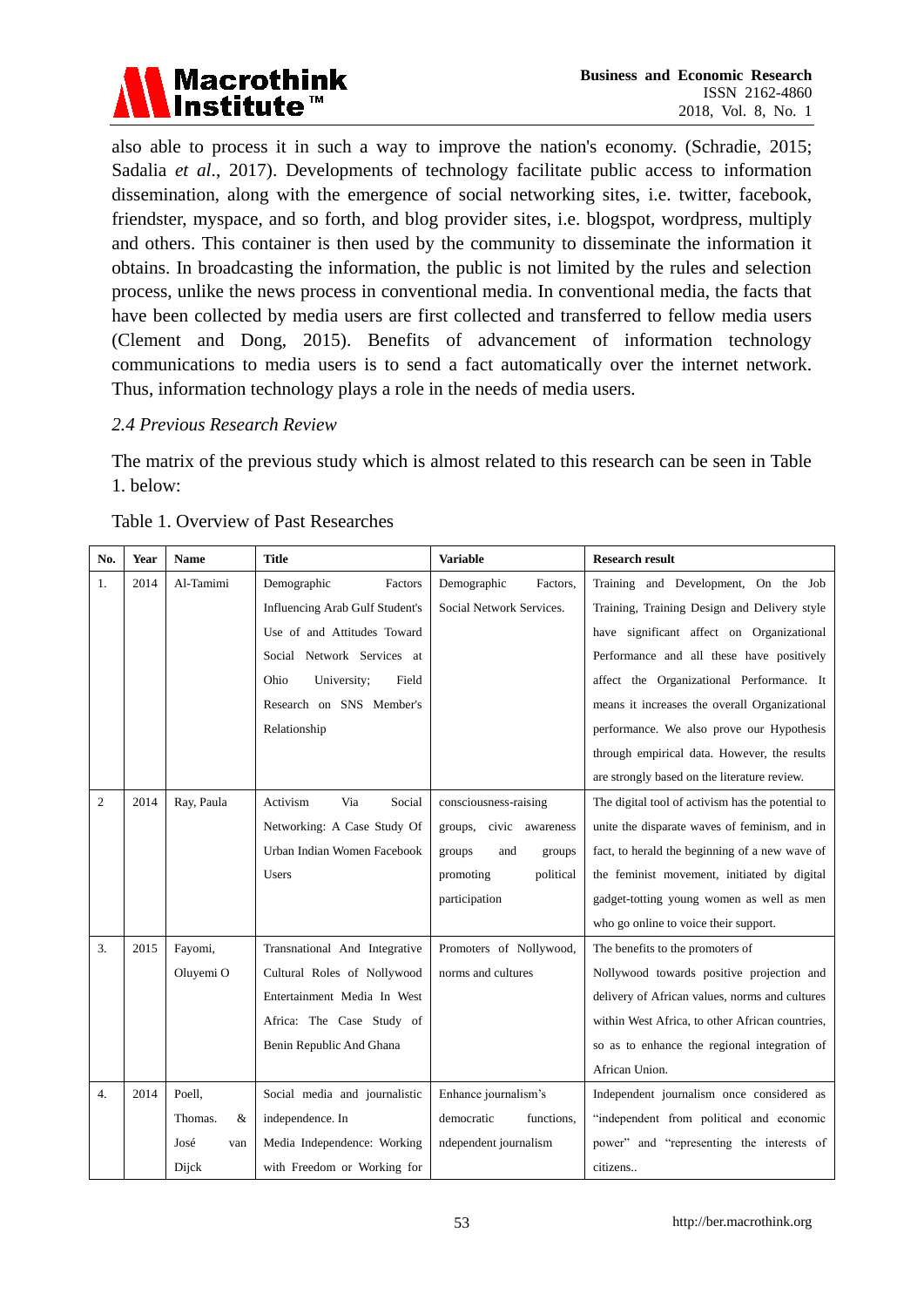

|    |      |                                                                      | Free?                                                                                                                                         |                                                                                              |                                                                                                                                                                                                                                                                                                         |
|----|------|----------------------------------------------------------------------|-----------------------------------------------------------------------------------------------------------------------------------------------|----------------------------------------------------------------------------------------------|---------------------------------------------------------------------------------------------------------------------------------------------------------------------------------------------------------------------------------------------------------------------------------------------------------|
| 5. | 2010 | Alejandro,<br>Jennifer                                               | Human<br>Resource<br>Policy<br>Journalism In The Age of<br>Social Media.                                                                      | Social<br>networks,<br>social<br>media,                                                      | Journalism is not dead but merely adapting<br>and the journalists of the future need to<br>reinvent. Journalists surveyed confirm that<br>they are beginning to leverage on social media<br>to gather stories and use news aggregators                                                                  |
| 6  | 2015 | Clement Y. K.<br>So<br>and<br><b>Yuying Dong</b>                     | News Photos about Sichuan<br>Earthquake: Effects of Political<br>Ideology and Organizational<br>Goal                                          | Political<br>ideology,<br>Organizational goal                                                | The clear political and ideological affiliations<br>of Xinhua News Agency and CCTV dictate<br>their roles in reporting the earthquake. The<br>difference in organizational goals between the<br>two mainland media organizations prescribe<br>what they actually did in their coverage of the<br>event. |
| 7  | 2012 | Newman, Nic;<br>William<br>Н.<br>Dutton<br>and<br><b>Grant Blank</b> | Social Media in the Changing<br>Ecology of News: The Fourth<br>and Fifth Estates in Britain                                                   | Internet,<br>social<br>media,<br>social network sites                                        | The Fourth Estate–the institutional news<br>media -is using social media to enhance their<br>role in news production and dissemination.                                                                                                                                                                 |
| 8  | 2015 | Madianou,<br>Mirca; Liezel<br>Longboan and<br>Jonathan<br>Corpus Ong | Finding a<br>Voice<br>Through<br>Humanitarian<br>Technologies?<br>Communication Technologies<br>and Participation in Disaster<br>Recovery     | Voice, participation, new<br>communication<br>technologies, social media                     | The article traces the<br>factors that facilitate, or hinder, participate and<br>find that communication technologies<br>enable voice only if other parameters, such<br>as a strong civil society, are present.                                                                                         |
| 9  | 2015 | Bolin, Göran<br>Per<br>and<br>St åhlberg                             | Mediating the Nation-State:<br>Agency and the Media in<br>Nation-Branding Campaigns                                                           | Nation branding,<br>media<br>production,<br>media<br>technologies,<br>media<br>organizations | The media (as technologies and organizations)<br>can shed light on the dynamics of nation<br>branding.                                                                                                                                                                                                  |
| 10 | 2015 | Schradie, Jen                                                        | Social<br>Political<br>Ideology,<br>and Labor Unions:<br>Media,<br>Using the Internet to Reach the<br>Powerful, Not Mobilize the<br>Powerless | Political Ideology, Social<br>Media, and Labor Unions                                        | A radical<br>union was<br>bottom-up<br>and<br>participatory, yet it had low levels of digital<br>engagement. This union viewed the Internet as<br>just one of many tools to organize the<br>powerless rather than a way to reach the<br>power.                                                          |
| 11 | 2009 | Hadi,<br>Ido<br>Prijana                                              | Modern Technology Journalism<br>and Covergence                                                                                                | Modern<br>journalism,<br>convergence, multimedia                                             | The most important structural new media<br>characteristic<br>the<br>is<br>integration<br>οf<br>telecommunications, data communications and<br>mass communication in a single medium. It is<br>the process of<br>convergence.                                                                            |
| 12 | 2015 | Herng Su and<br>Shi-Chung<br>Chang                                   | Television<br>New<br>and<br>Old<br>Campaign: The Experience and<br>Lessons in Digital Television<br>Transition in Taiwan                      | Digital<br>switchover<br>and<br>digital terrestrial television                               | Digital transition process was not only a huge<br>with<br>significant<br>impact<br>transition<br>on<br>consumers, but also was, not until the last<br>moment,<br>adequately<br>planned<br>for<br>or<br>coordinated.                                                                                     |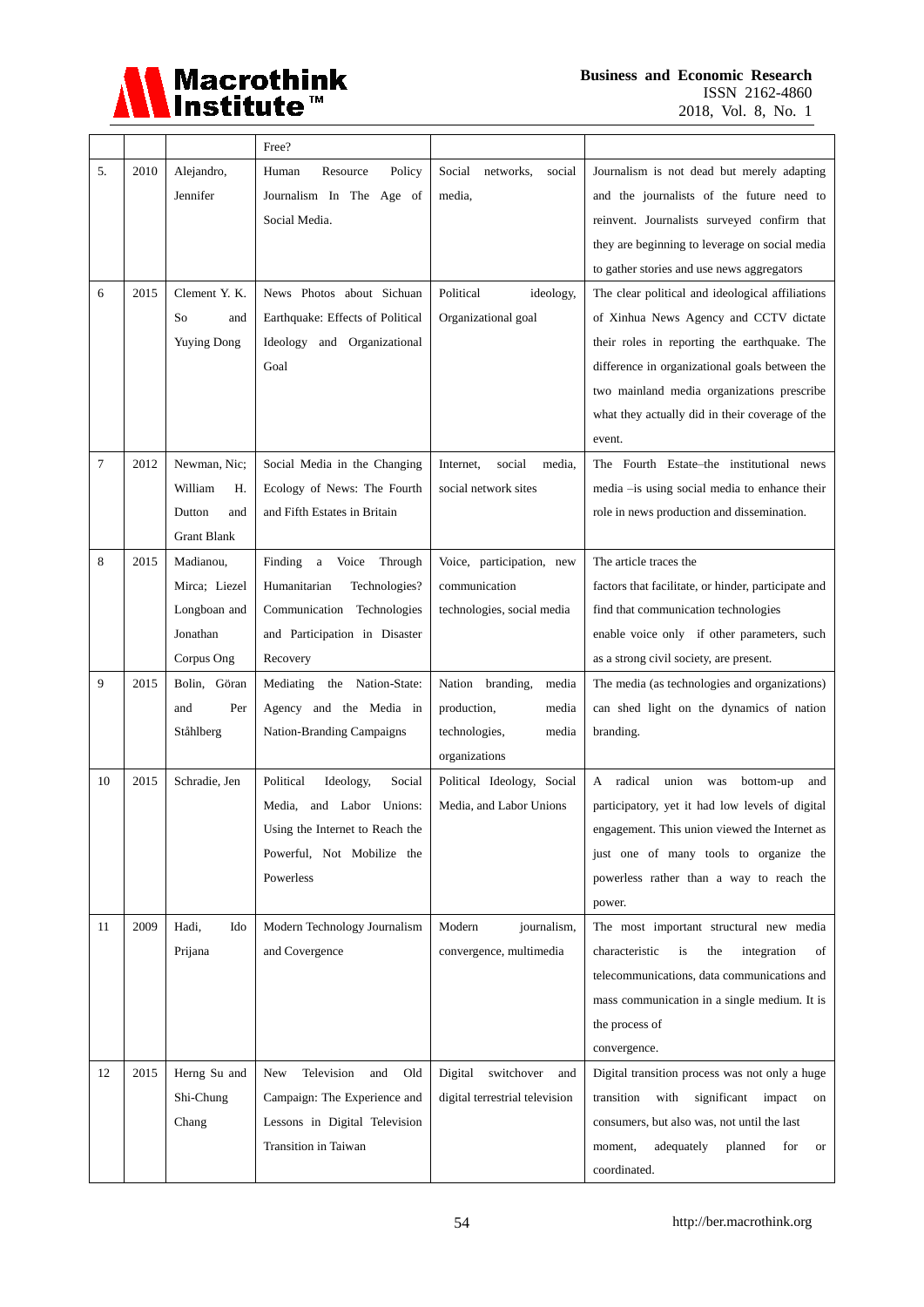

# *2.5 Conceptual Framework*

The conceptual framework used in this research:



Figure 1. Conceptual Framework

The hypothesis of this research "Online Media and Social Media Influence on Mass Communication with Communication Technology as Intervening Variable"

# **3. Research Method**

Research on things that are still foreign. Where researchers are not familiar with the problems studied. Usually this research is done by identifying people based on sociological and its role in society then the concept that has been made developed and revised what is thought does not match with the results obtained (Muda *et al*., 2014, Dalimunthe *et al*., 2016; Sirojuzilam *et al*. 2016; Handoko *et al*., 2017; Syahyunan *et al*., 2017, Nurlina *et al*., 2017 & Yahya *et al*., 2017). This type of research is an exsplanatory survey. Exploratory research is a research that is still at the stage of identification (Muda, 2014). Researchers will be faced with problems that are not familiar. This research is intended to more researchers to know and develop the concept in accordance with the state of the field. So this study should not be done by people who are already proficient in the problem studied. For example researching about people who tend to be appreciated by other communities (Muda, 2017). By looking at the attitudes of citizens in society, their participation in community activities, up to the attitudes of citizens to themselves. After that the researchers set up categories on the subjects of the perpetrators and also categorize the events. From that category researchers can develop concepts in accordance with existing circumstances in the field (Muda and Dharsuky, 2015, Lubis *et al*., 2016; Ferine *et al*., 2017, Achmad *et al*., 2017, Dalimunthe *et al*., 2017 and Badaruddin *et al*., 2017). The design of this study is a survey with primary data survey results in the form of questionnaires distributed to the respondents. The population in this study is social media and online media users in North Sumatra. Sampling was done by purposive random sampling technique of 203 users of social media and online media. The operational definitions of each variable in this study are as follows: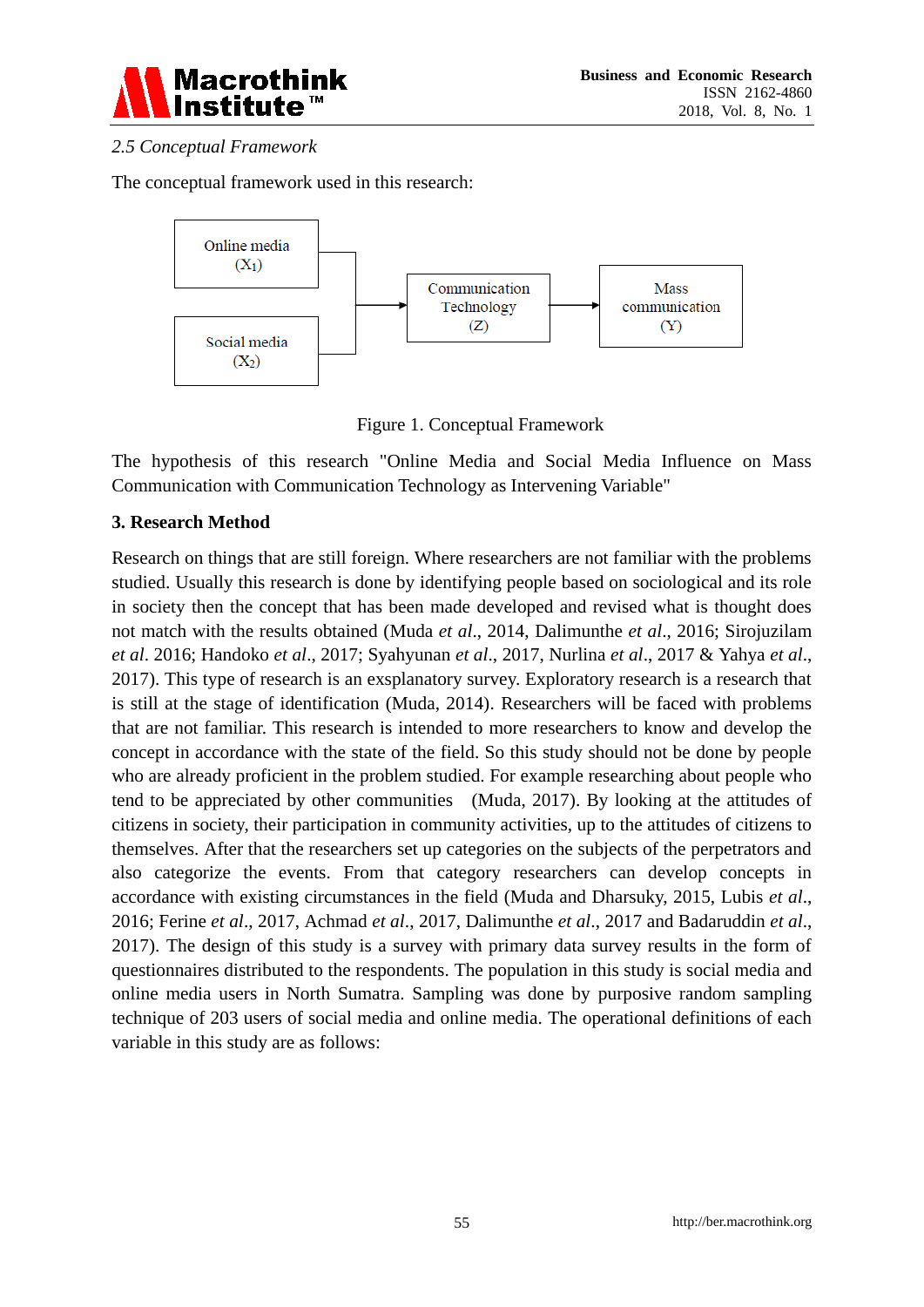

# Table 2. Operational Variables

| <b>Variable</b> | <b>Variable</b>                     | <b>Indicator</b>              | <b>Scale</b> | <b>Measurement</b>  |
|-----------------|-------------------------------------|-------------------------------|--------------|---------------------|
| Online media    | Media presented online on the       | 1. Access via internet.       | Ordinal      | <b>Likert Scale</b> |
| $(X_1)$         | internet.                           | 2. Mass communication.        |              |                     |
|                 |                                     | 3. Periodicity.               |              |                     |
| Social media    | Online media and the users can      | 1. Internet based             | Ordinal      | <b>Likert Scale</b> |
| $(X_2)$         | easily participate, share, and      | 2. Building on an ideological |              |                     |
|                 | create content including blogs,     | basis                         |              |                     |
|                 | social networks, wikis, forums      | 3. User-generated content     |              |                     |
|                 | and virtual worlds. (Sadalia et al, |                               |              |                     |
|                 | 2017 and Marhayanie et al.,         |                               |              |                     |
|                 | 2017)                               |                               |              |                     |
| Communication   | Hardware equipment, software        | 1. Hardware equipment         | Ordinal      | <b>Likert Scale</b> |
| Technology (Z)  | communication<br>networks<br>and    | 2. Software                   |              |                     |
|                 | within an organizational structure  | 3. Communication network      |              |                     |
|                 | that contain social value allow     |                               |              |                     |
|                 | each individual to collect, process |                               |              |                     |
|                 | and exchange information with       |                               |              |                     |
|                 | other individuals. (Stoval, 2004;   |                               |              |                     |
|                 | Muda et al., 2017)                  |                               |              |                     |
| <b>Mass</b>     | Activities of media users in their  | 1. Influence                  | Ordinal      | <b>Likert Scale</b> |
| communication   | activities are required to be able  | 2. Value information          |              |                     |
| (Y)             | to see and provide information on   | 3. Universality               |              |                     |
|                 | the reality that occurs to other    | 4. Feedback                   |              |                     |
|                 | media users and able to influence   |                               |              |                     |
|                 | the recipient of information and    |                               |              |                     |
|                 | get feedback with the response.     |                               |              |                     |

Data analysis method used to test the hypothesis in this research is the application of SEM (Structural Equation Model) Warp PLS. The equation is:

$$
Y = \gamma_{11} X_1 + \gamma_{12} X_2 + \zeta \tag{1}
$$

$$
Z = \gamma_{11} X_1 + \gamma_{12} X_2 + \gamma_{13} Y + \zeta \tag{2}
$$

Information:

 $\xi$  : Measurement Error (epsilon)/Construct (ksi)

Y : Mass communication

X1 : Online media

X2 : Social media

- Z : Communication Technology
- γ : Parameter (gamma)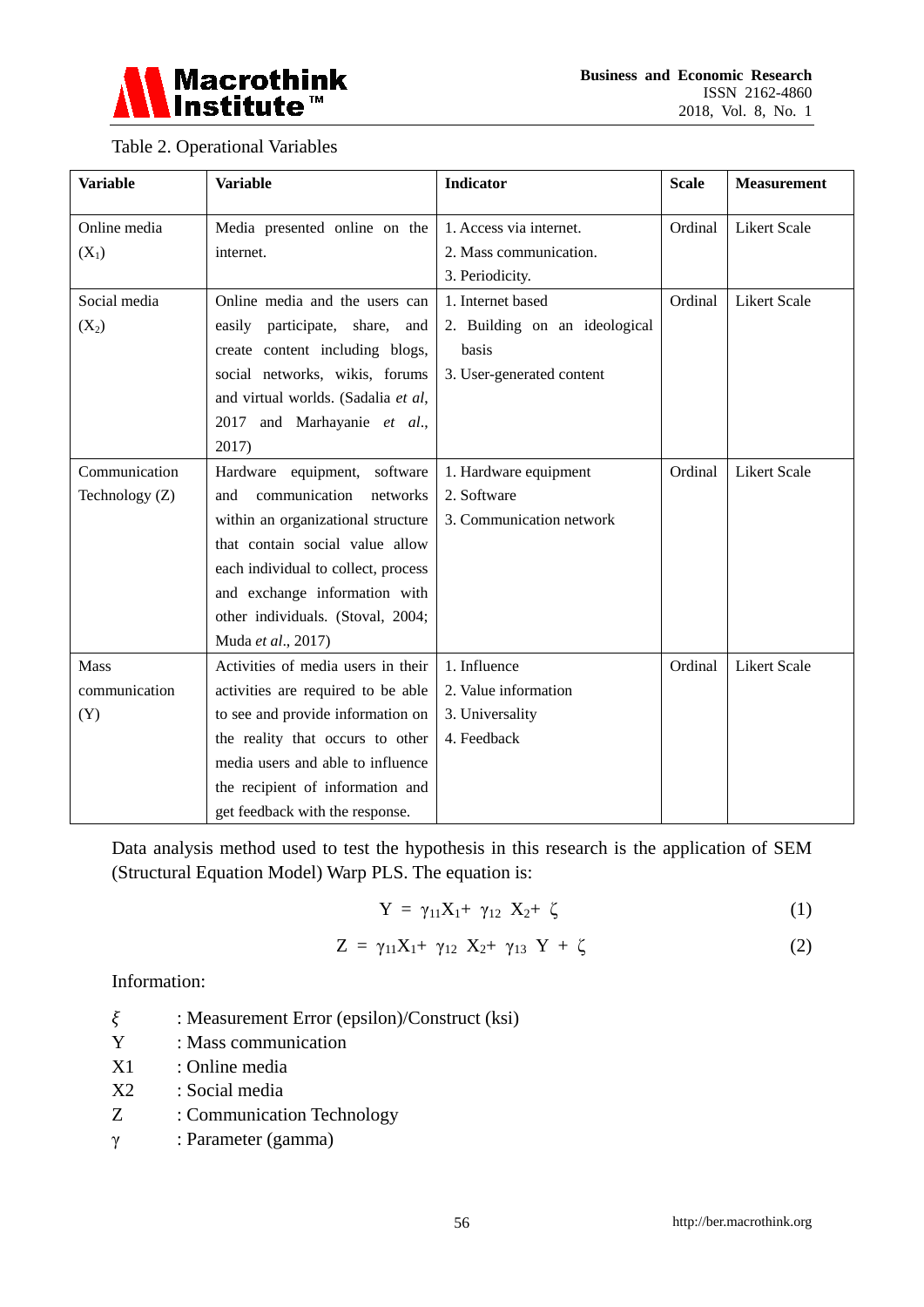

# **4. Result and Discussion**

#### *4.1 Result*

#### 4.1.1 Data Description

The distribution of questionnaires is as follows:

#### Table 3. Distribution of Questionnaires

| Information                                 | Quantity | Percentage |
|---------------------------------------------|----------|------------|
| The shared questionnaires                   | 500      | 100\%      |
| The returned questionnaires                 | 203      | 40.60%     |
| The questionnaires that did not return      | 297      | 59.40%     |
| Questionnaires that can be used in research | 203      | 40.60%     |

# 4.1.2 Data Quality Testing Analysis

#### 4.1.2.1 Validity Test

From the results of questionnaires distributed to 203 respondents, output combined loading and cross loading are used as indicators of convergent validity that are parts of the measurement model in SEM-PLS (Kock, 2013; Muda *et al*., 2016 & Lubis *et al*., 2016; and Sirojuzilam *et al*., 2017).

| Table 4. Output Combined Loadings and Cross-Loading |  |
|-----------------------------------------------------|--|
|-----------------------------------------------------|--|

| $OM_X_1$               | $SM_X_2$          | $CT_ Z$  | $JI_Y$ Type (a  |                 | SЕ    | P value |  |
|------------------------|-------------------|----------|-----------------|-----------------|-------|---------|--|
| MO1 0.920              | $-0.343$          | 0.181    | $-0.031$        | Reflect         | 0.047 | < 0.001 |  |
| MO <sub>2</sub> 0.892  | $-0.601$          | 0.972    | $-0.275$        | Reflect         | 0.047 | < 0.001 |  |
| MO3 0.906              | 0.940             | $-1.141$ | $0.302$ Reflect |                 | 0.047 | < 0.001 |  |
| MS1 0.969              | 0.891             | $-0.814$ | $0.355$ Reflect |                 | 0.047 | < 0.001 |  |
| MS <sub>2</sub> -2.814 | 0.790             | 4.382    | $-0.630$        | Reflect         | 0.048 | < 0.001 |  |
| MS3 1.807              | 0.751<br>$-3.639$ |          | $0.241$ Reflect |                 | 0.048 | < 0.001 |  |
| 0.302<br>Z1            | $-0.734$          | 0.916    | $-0.163$        | Reflect         | 0.047 | < 0.001 |  |
| Z2<br>$-0.170$         | 0.086             | 0.883    | $-0.058$        | Reflect         | 0.047 | 0.001   |  |
| Z3<br>$-0.140$         | 0.661             | 0.902    | $0.222$ Reflect |                 | 0.047 | < 0.001 |  |
| 0.251<br>Y1            | 1.883             | $-1.626$ | 0.840Reflect    |                 | 0.047 | < 0.001 |  |
| Y2<br>$-0.418$         | 0.309             | 0.244    | 0.830Reflect    |                 | 0.048 | < 0.001 |  |
| 0.163<br>Y3            | $-0.670$          | 0.333    | $0.939$ Reflect |                 | 0.047 | < 0.001 |  |
| $-0.019$<br>Y4         | $-1.339$          | 0.942    |                 | $0.903$ Reflect | 0.047 | < 0.001 |  |

Notes: Loadings are unrotated and cross-loadings are oblique-rotated. SEs and P values are for loadings. P values < 0.05 are desirable for reflective indicators.

Source: Output WarpPLS 5.0. (2017).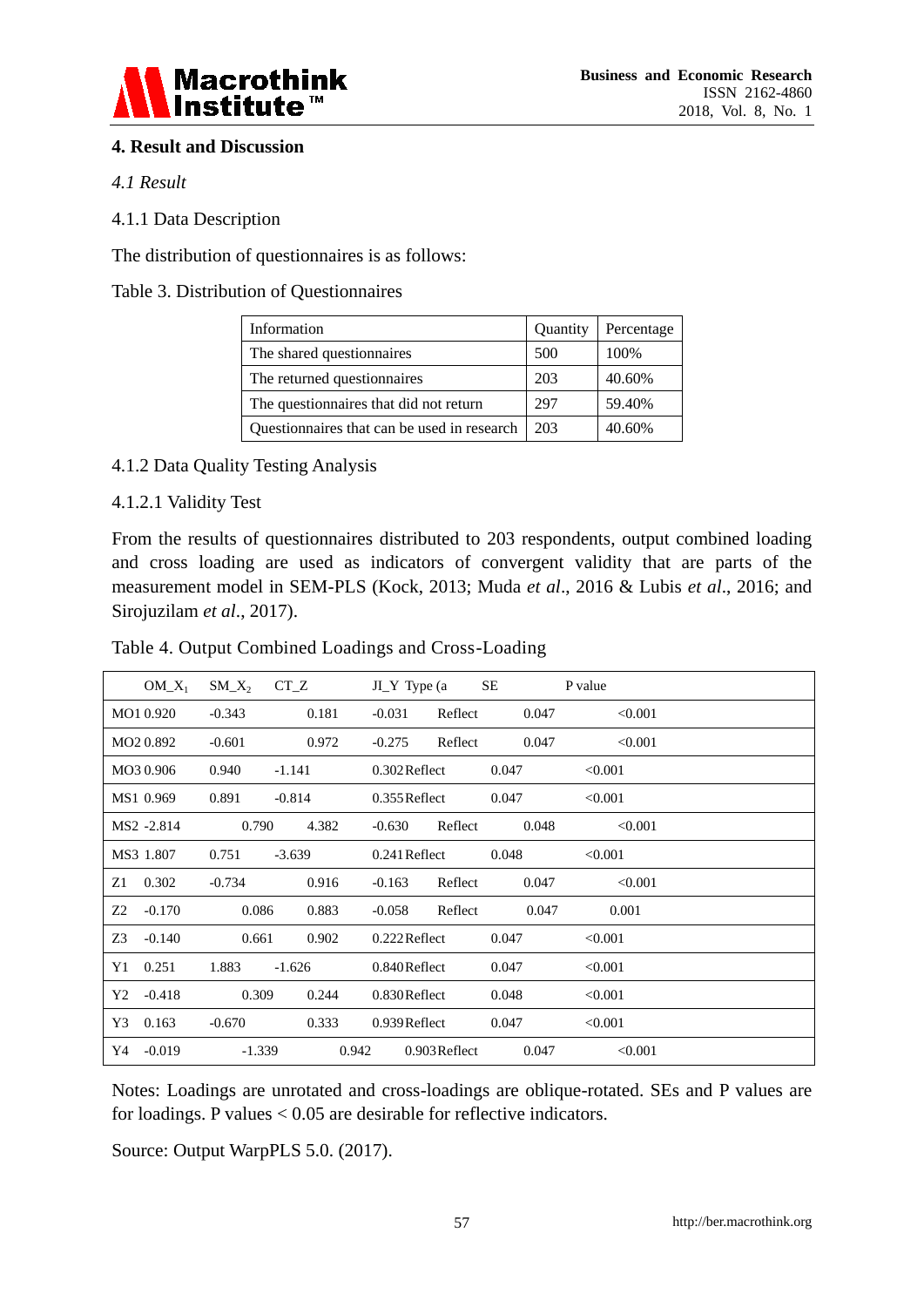

Based on the test results, it is shown that the outer model qualifies the convergent validity for reflective constructs, where loading values are above 0.70 and the p-value is significant (<0.05) (Sadalia *et al*., 2017; Lubis *et al*., 2017 and Muda *et al*., 2017). The results of the test construct meet the requirements of convergent and loading validity to other constructs that are lower than those constructs (Sholihin, 2013).

#### 4.1.2.2 Reliability Test

Based on WarpPLS output, reliability test results are as follows:

|                                                |                         | <b>Cronbach's alpha coefficients</b> |
|------------------------------------------------|-------------------------|--------------------------------------|
| $OM_X$ <sub>1</sub> $SM_X$ <sub>2</sub> $CT_Z$ |                         | JI Y                                 |
|                                                | $0.891$ $0.740$ $0.883$ | 0.901                                |

Source: Output WarpPLS 5.0. (2017).

Based on the results of reliability test against 4 (four) constructs, Cronbach's Alpha obtained is above 60%, so all questions are stated reliable.

4.1.2.3 Goodness of Fit Model Test

The fit model indicator is based on several indicators. Test results show:

#### **Model fit indices and P values**

Average path coefficient (APC)=0.455, P<0.001

Average R-squared (ARS)=0.884, P<0.001

Average adjusted R-squared (AARS)=0.884, P<0.001

Average block VIF (AVIF)=2.942, acceptable if  $\leq$  5, ideally  $\leq$  3.3

Average full collinearity VIF (AFVIF)=1.122, acceptable if  $\leq$  5, ideally  $\leq$  3.3

Tenenhaus GoF (GoF)=0.823, small >= 0.1, medium >= 0.25, large >= 0.36

Sympson's paradox ratio (SPR)=1.000, acceptable if  $>= 0.7$ , ideally = 1

R-squared contribution ratio (RSCR)=1.000, acceptable if  $> = 0.9$ , ideally = 1

Statistical suppression ratio (SSR)=1.000, acceptable if  $> = 0.7$ 

Nonlinear bivariate causality direction ratio =1.000, acceptable if  $> = 0.7$ 

Source : Output WarpPLS 5.0. (2017).

Thus, all model indicators meet the fit criteria.

4.1.2.4 Multicolinearity Test

Based on correlation test results among independent variables by looking at VIF values, it can be concluded that there is no multicollinearity problem. This is supported by the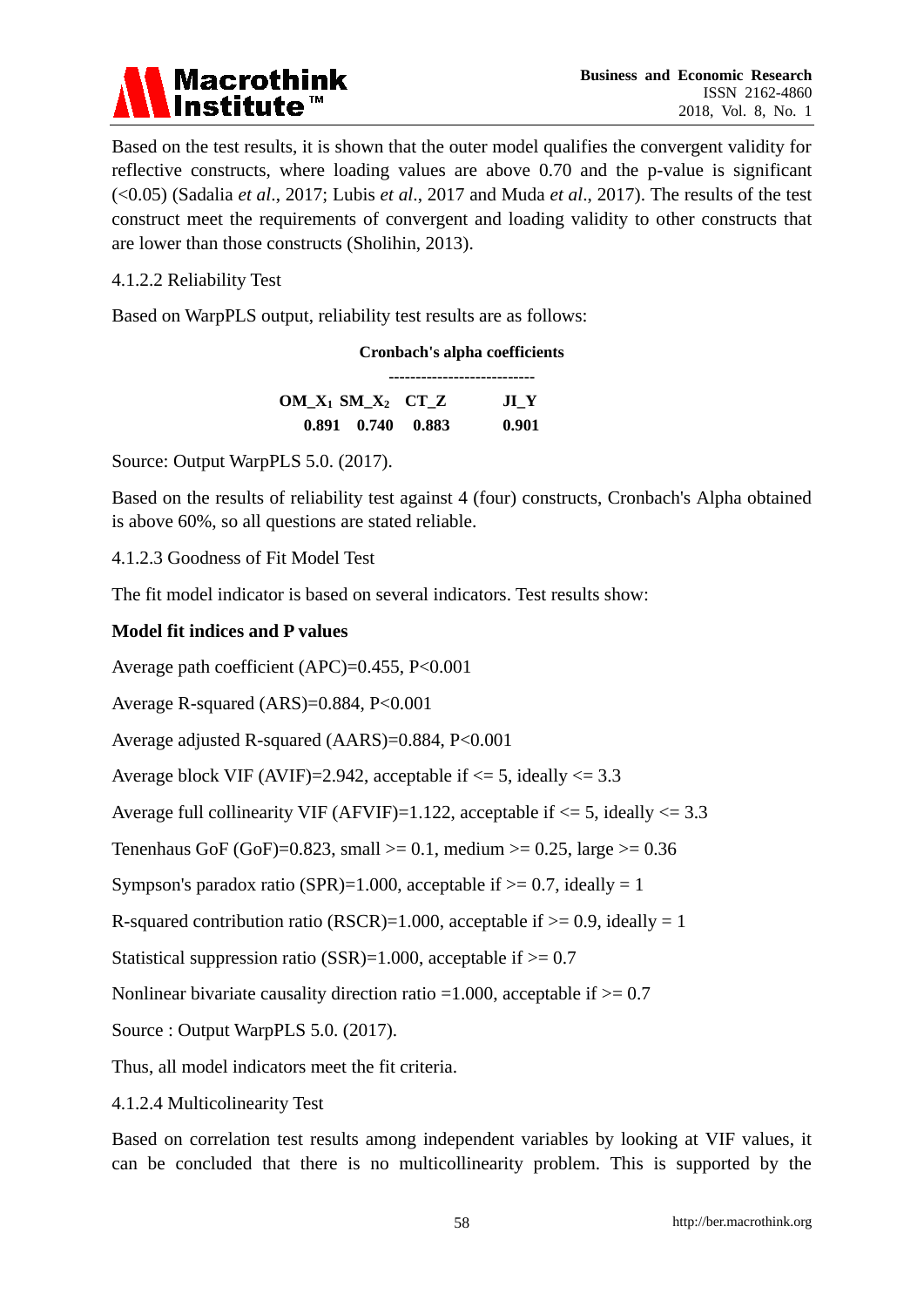

relatively small Full Collon VIF value, i.e. nothing greater than 3.3 (Kock, 2013)

Table 5. Multicolinearity Test Results (Full collinearity VIFs)

```
OM\_X_1 SM\_X_2 CT\_Z JI\_Y 1.906 1.807 2.885 2.889
```
Source : Output WarpPLS 5.0. (2017).

These results conclude that in all independent variables, there is no multicollinearity where the overall AVIF value is less than 5 (Kock, 2013).

4.1.2.5 Hypothesis Testing

The hypothesis states that Online Media and Social Media in North Sumatra have an effect on Mass Communication with Communication Technology as Intervening Variable in North Sumatera. Individual coefficient test of each independent variable can be seen in the following figure:



Figure 2. Test Results

The statistical Test t obtains:

- 1. The beta value of the Online Media Variable  $(X_1)$  is 0.20 and the probability level of p-value is 0.01. Thus, it can be concluded  $p = 0.001 < \alpha = 0.05$ , the hypothesis H0 is rejected and the hypothesis Ha is accepted (Muda, 2010; Maksum *et al*., 2014; Nasir *et al*., 2014; Sihombing *et al*., 2015; Suriadi *et al*., 2015), which states the variable Online Media has a significant positive effect on Mass Communication.
- 2. The beta value of Social Media Variable  $(X<sub>2</sub>)$  is 0.79 and the probability level of p-value is 0.01. Thus, it can be concluded  $p = 0.001 < \alpha = 0.05$  (Sirojuzilam *et al.*, 2016; Lubis *et al.*, 2016; Muda, 2017). Thus, it can be concluded that the hypothesis H0 is rejected and the hypothesis Ha is accepted, which states Social Media variables have a significant effect on Mass Communication.
- 3. The beta value of the Communication Technology Variable (Z) is -0.30 and the probability level of p-value with is 0.01. Thus, it can be concluded  $p = 0.01 < \alpha = 0.05$ . Thus, it can be concluded that the hypothesis H<sub>0</sub>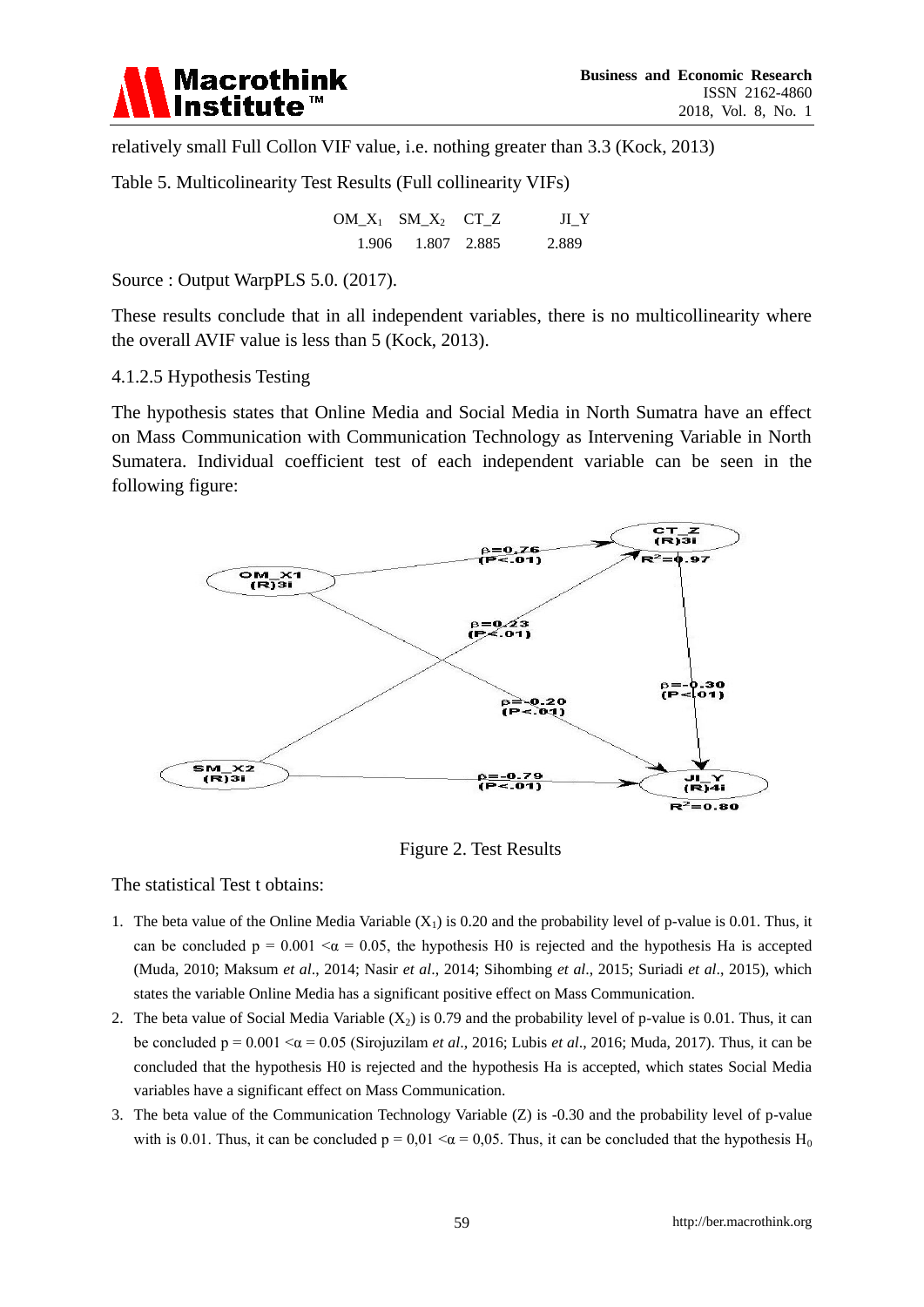

is rejected and the hypothesis Ha is accepted, which states the variables of Communication Technology mediate relationship to Mass Communication.

From the description above, then thus, it can be composed of multiple regression equation sourced from the path coefecient as follows:

$$
Y=0.20\;X_1+0.79\;X_2\text{-}0.30Z+e
$$

4.1.2.6 Coefficient Determination Test Results  $(R^2)$ 

The magnitude coefficient of determination equation is:

**R-squared coefficients ----------------------**  $OM_X$ <sub>1</sub>  $SM_X$ <sub>2</sub>  $CT_Z$  JI\_Y 0.967 0.802

Source : WarpPLS 5.0 Output Results(2017)

From the calculation, the value of R Square is 0.802. This means that 80.2 percent of Media Online and Social Media variables affect Mass Communication and it can be explained by independent variables, while the remaining 19.8% is explained by other factors outside the model.

> **Q-squared coefficients** ---------------------- OM X1 SM X2 CT Z JI Y 0.966 0.507

Source : WarpPLS 5.0 Output Results (2017)

While the value of Q-squared is 0.507, which means the model estimation shows good predictive validity of 50.7%.

#### *4.2 Discussion*

It cannot be denied that the development of information technology greatly affect communication technology. Information and communication technology can not be separated, so Information and Communication Technology is very popular right now. The combination of both grows rapidly with the Internet media. Internet technology has changed the way people communicate (Muda and Dharsuky, 2015). Email is the key in changing how to communicate. With just one email address, one can follow various communication models on the Internet. Barney (2005) states that improving the quality of life increasingly demands humans to perform various activities needed by optimizing the resources it has. Information and Communication Technology grows so fast, indirectly it requires humans to use it in all activities (Gusnardi *et al*., 2016 & Muda *et al*., 2017). For media users, the role of Information Technology (IT) is very important, with IT like the Internet, the information created will be quickly accessed by others. With IT, a media user will get instant information and it is directly accessible to others for a source of information used in their various life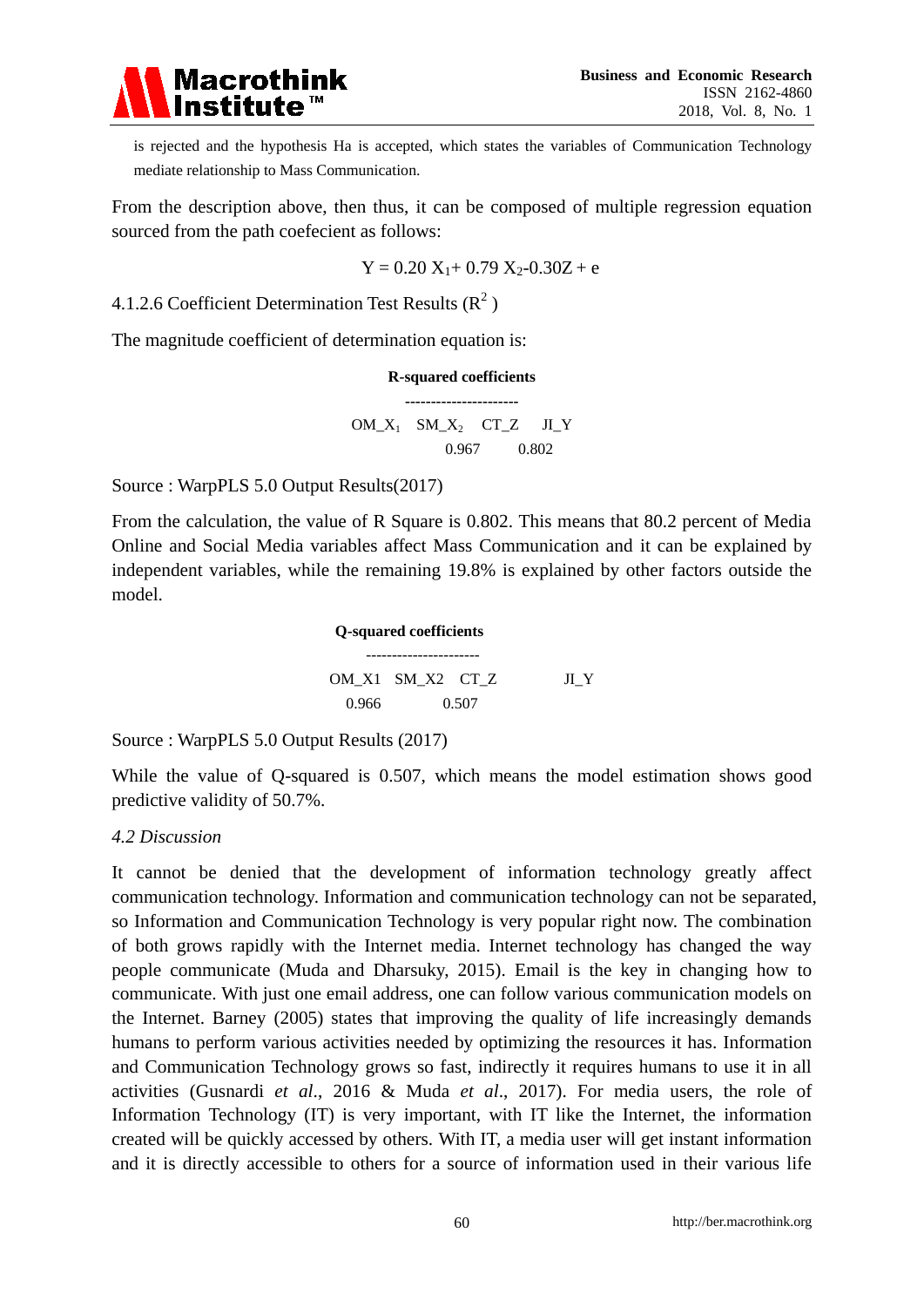

needs and work completion (Sadalia *et al*., 2017). So information technology (IT) is a big influence. Due to the development of Information Technology, journalism will definitely change following the rate of development of Information Technology (Muda *et al*., 2014, Hadi, 2005 & Muda *et al*., 2017). Technology in the development of the flow of production, consumption, and distribution of information plays an important role. The role of technology in the process of information processing occurs when technology results help to change the communication patterns that are bounded by space and time into a pattern of unlimited information communication. Thus, the presence of new media provides an alternative for the community in finding and utilizing information sources to meet their needs (Khaldun and Muda, 2014; Radianto *et al*., 2014 & Lutfi *et al.,* 2016; Erlina et al., 2017 & Hasan *et al*., 2017). Media users can send news instantly and simultaneously in context with global coverage. The information stored online has a quality that is so powerful, easy to trace (retrievability), but also prone to be duplicated. Because the web is an open medium and a networked technology, so it is easily duplicated and stored in a different location from the original.

#### **5. Conclusions and Recommendations**

#### *5.1 Conclusion*

Hypothesis which states that Online Media and Social Media Influence on Mass Communication with Communication Technology as Intervening Variable.

#### *5.2 Suggestion*

Future research is expected to expand the object of research, especially in the scope of Indonesia and the comparison with media users abroad.

#### **References**

Achmad, Nurman, & Muda, I. (2017). Economic Activities of Karo Older Adults in Lingga Village, Tanah Karo Regency, North Sumatera, Indonesia. *International Journal of Economic Research, 14*(16), 365-379.

Alejandro, Jennifer. (2010). *Journalism In The Age of Social Media*. Reuters Institute Fellowship Paper University of Oxford.

Al-Tamimi. (2014). Demographic Factors Influencing Arab Gulf Student's Use of and Attitudes Toward Social Network Services at Ohio University; Field Research on SNS Member's Relationship. *International Journalism Mass Communication, 2*, 110. http://dx.doi.org/10.15344/2349-2635/2015/110.

Azlina, Nur. Amir Hasan, Desmiyawati, & Muda, I. (2017). The Effectiveness of Village Fund Management (Case Study at Villages in Coastal Areas in Riau). *International Journal of Economic Research, 14*(12), 325-336.

Badaruddin, Revida, Ermansyah, E., & Muda, I. (2017). Village Governance With Implementation of Law Number 6 of 2014 On The Village and Village Administration. *International Journal of Economic Research, 14*(16), 350-363.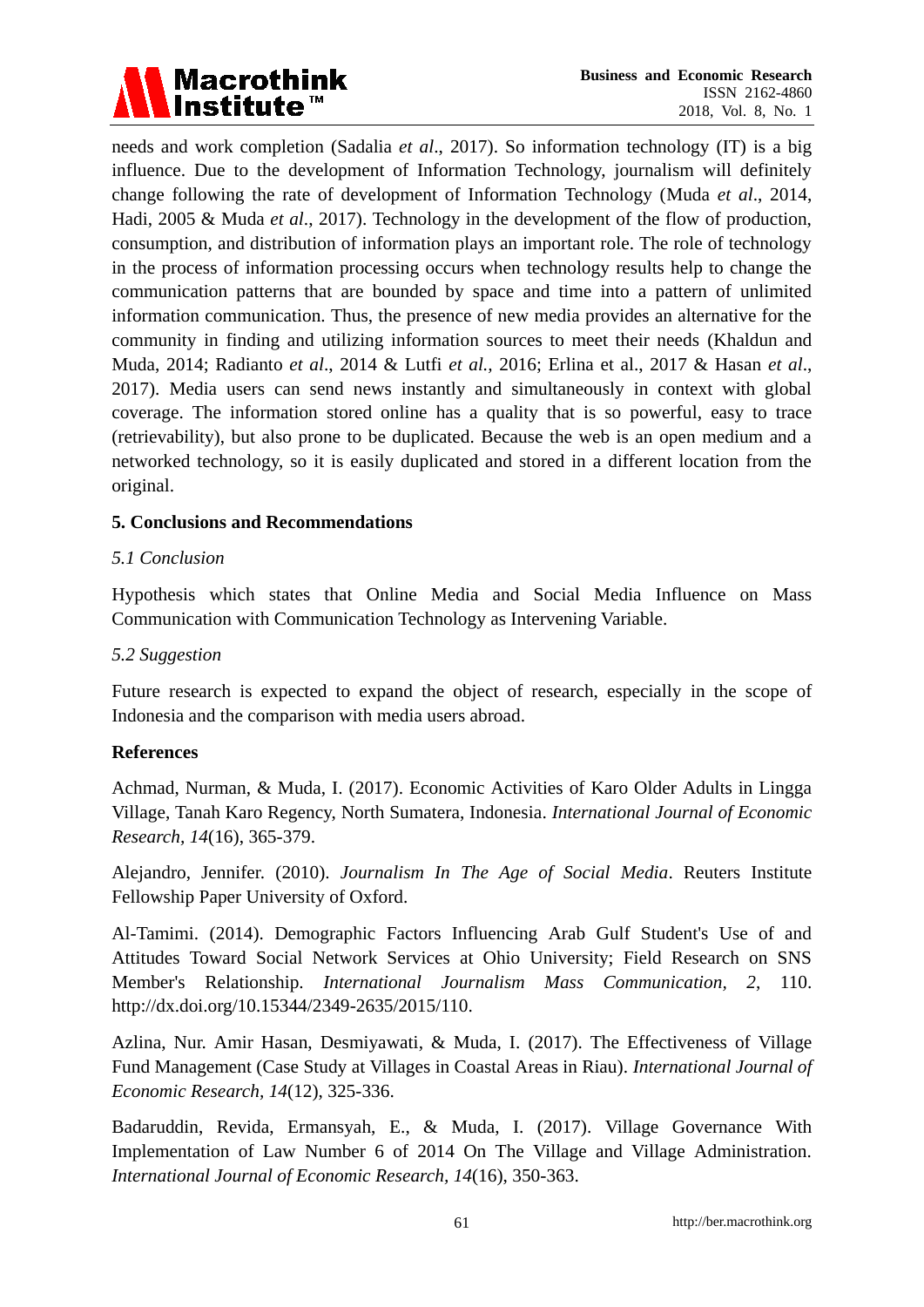

Barney, Darin. (2005). *Communication Technology*. UBC Press. Canada.

Bolin, Göran and Per Ståhlberg. (2015). Mediating the Nation-State: Agency and the Media in Nation-Branding Campaigns. *International Journal of Communication, 9*(2), 3065-3083.

Clement Y. K. So., & Yuying Dong. (2015). News Photos about Sichuan Earthquake: Effects of Political Ideology and Organizational Goal. *International Journalism Mass Communication, 1*, 108. https://doi.org/10.15344/2349-2635/2014/108.

Dalimunthe, D. M J., Fadli, & Muda, I. (2016). The application of performance measurement system model using Malcolm Baldrige Model (MBM) to support Civil State Apparatus Law (ASN) number 5 of 2014 in Indonesia. *International Journal of Applied Business and Economic Research, 14*(11), 7397-7407.

Dalimunthe, D. M. J., & Muda, I. (2017). The Empirical Effect of Education and Training to The Performance of Employees. *International Journal of Applied Business and Economic Research, 15*(24). 5423-5437.

Erlina, Ari Saputra, & Muda, I. (2017). Antecedents of Budget Quality Empirical Evidence from Provincial Government In Indonesia. *International Journal of Economic Research*, *14*(12), 301-312. Available

http://serialsjournals.com/articles.php?volumesno\_id=1332&journals\_id=41&volumes\_id=10 68. (October 1, 2017)

Erlina. Ari Saputra & Muda, I. (2017). The Analysis of the Influencing Factors of Budget Absorption. *International Journal of Economic Research*. 14(12). 287-300. Available http://serialsjournals.com/articles.php?volumesno\_id=1332&journals\_id=41&volumes\_id=10 68. (October 1, 2017)

Fayomi, Oluyemi O. (2015). Transnational And Integrative Cultural Roles of Nollywood Entertainment Media In West Africa: The Case Study of Benin Republic And Ghana. *International Journal of International Relations, Media and Mass Communication Studies, 1*(1), 34-41.

Ferine, Kiki Farida; Ermiaty, C., & Muda, I. (2017). The Impact Of Entrepreneurship And Competence On Small Medium Enterprises Tangan Di Atas (TDA) Medan Entrepreneurs' Work Performance. *International Journal of Economic Research, 14*(16), 380-393.

Gusnardi, Riadi, R. M., & Muda, I. (2016). Competency mapping and analysis of students competency based on economics subject national examination and its alternative solutions in state high schools at Pekanbaru. *International Journal of Economic Research, 3*(5). 2133-2148.

Hadi, Ido Prijana. (2009). Perkembangan Teknologi Komunikasi dalam Era Jurnalistik Modern*. Jurnal Ilmiah SCRIPTURA, 3*(1). 69-84.

Handoko, Bagus. Sunaryo, & Muda, I. (2017). Difference Analysis of Consumer Perception of Motorcycle Product Quality. *International Journal of Economic Research, 14*(12). 363-379.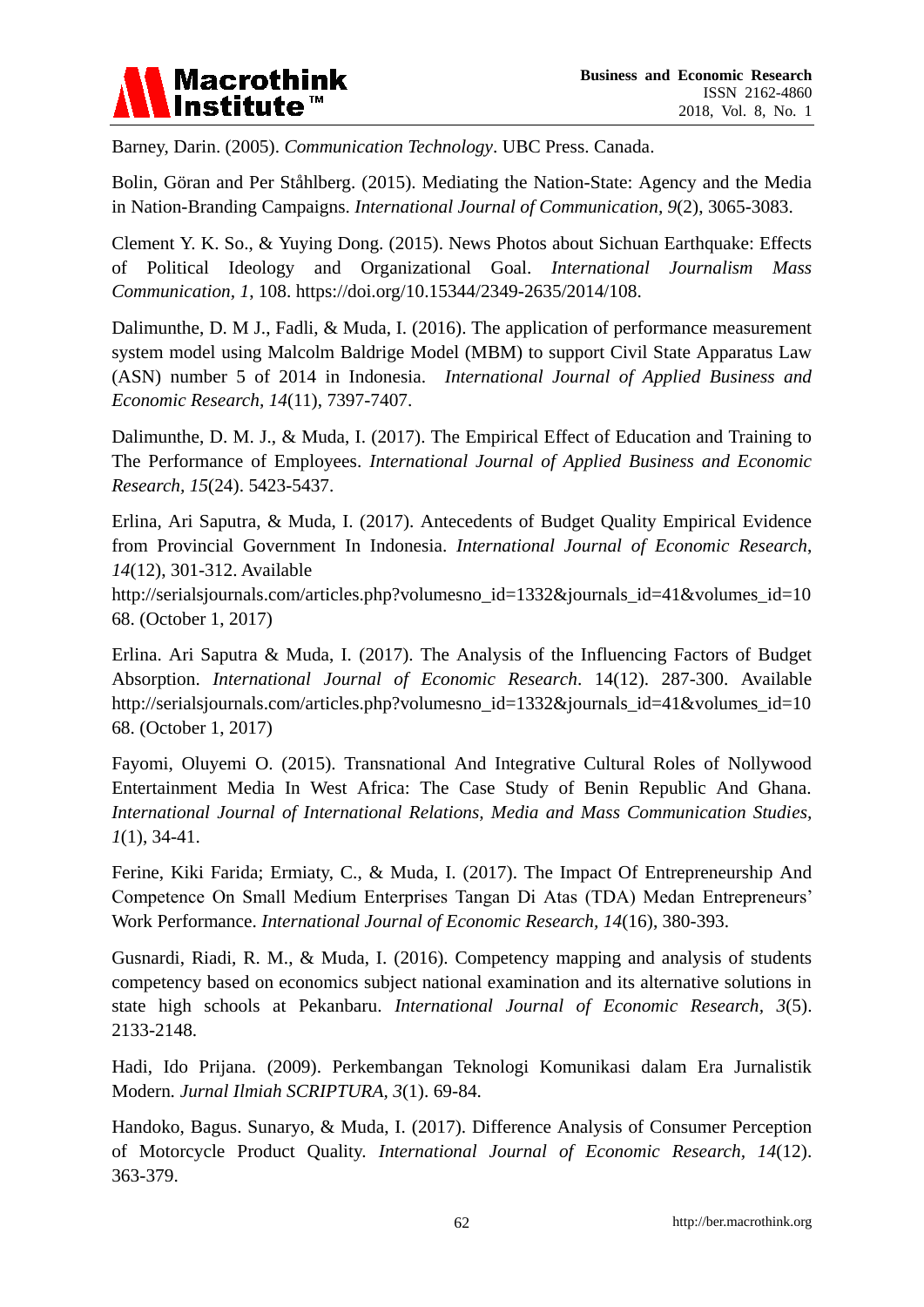

Hasan, Amir, Gusnardi & Muda, I. (2017). Analysis of Taxpayers and Understanding Awareness Increase in Compliance with Taxpayers Individual Taxpayers. *International Journal of Economic Research, 14*(12), 75-90.

Herng Su & Shi-Chung Chang. (2015). New Television and Old Campaign: The Experience and Lessons in Digital Television Transition in Taiwan. *International Journalism Mass Communication, 2*, 111. https://doi.org/10.15344/2349-2635/2014/108.

Kaplan, Andreas M.; Michael Haenlein. (2010). Users of the world, united The challenges and opportunities of Social Media. *Business Horizons, 53*(1), 59-68. https://doi.org/10.1016/j.bushor.2009.09.003

Khaldun, Khalidazia Ibnu and Iskandar Muda. (2014). The Influence of Profitability And Liquidity Ratios on The Growth of Profit of Manufacturing Companiesa Study of Food And Beverages Sector Companies Listed on Indonesia Stock Exchange (Period 2010-2012). *International Journal of Economics, Commerce and Management, 2*(12), 1-17.

Kock, Ned. (2013). *Advanced Mediating Effects Tests, Multi-Group Analyses, and Measurement Model Assessments in PLS-based SEM*. ScriptWarp Systems- Laredo, Texas USA.

Lubis, A. F., Lubis, T. A., & Muda, I. (2016). The role of Enterprise Resource Plan (ERP) configuration to the timeliness of the financial statement presentation. *International Journal of Applied Business and Economic Research, 14*(11). 7591-7608. Available http://www.serialsjournals.com (October 1, 2017)

Lubis, A., Rustam and Muda, I. (2017). Factors Affecting The Cost of Agency of Village Owned Enterprise (BUMDES) in Indonesia. *International Journal of Economic Research*, *14*(16). 334-348. Available

http://www.serialsjournals.com/serialjournalmanager/pdf/1502169155.pdf. (October 1, 2017)

Lubis, A., Torong, Z. B., & Muda, I. (2016). The urgency of implementing balanced scorecard system on local government in North Sumatra – Indonesia. *International Journal of Applied Business and Economic Research, 14*(11). 7575-7590. Available http://serialsjournals.com/serialjournalmanager/pdf/1481524509.pdf. (October 1, 2017)

Lutfi, M., Nazwar, C., & Muda, I (2016). Effects of investment opportunity set, company size and real activity manipulation of issuers in Indonesia Stock Exchange on stock price in Indonesia. *International Journal of Economic Research, 13*(5), 2149-2161.

Macnamara, Jim. (2014). Media Mana Yang Menentukan Pemberitaan? Media Massa atau/dan Media Sosial?. Sentia Publisher. Jakarta.

Madianou, Mirca; Liezel Longboan and Jonathan Corpus Ong. (2015). Finding a Voice Through Humanitarian Technologies? Communication Technologies and Participation in Disaster Recovery. *International Journal of Communication, 9*(1), 3020-3038.

Mahdaleta, Ela; Iskandar Muda and Gusnardi Muhammad Nasir. (2016). Effects of Capital Structure and Profitability on Corporate Value with Company Size as the Moderating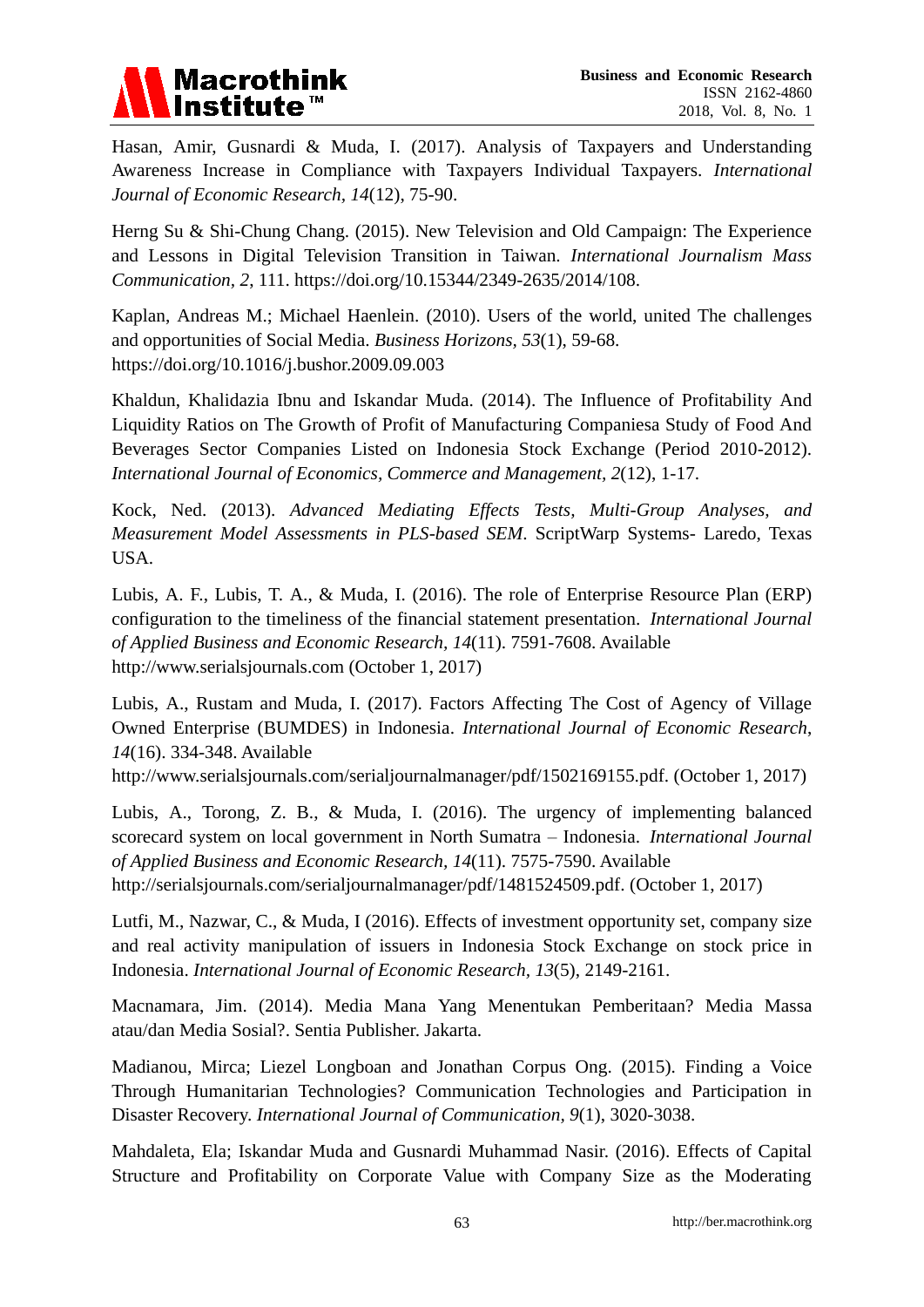# **Macrothink** Institute<sup>™</sup>

Variable of Manufacturing Companies Listed on Indonesia Stock Exchange. *Academic Journal of Economic Studies, 2*(3), 30-43.

Maksum, A., Hamid, R., & Muda, I. (2014). The Impact of Treasurer's Experience And Knowledge on The Effectiveness of The Administration and Preparation of The Accountability Reporting System in North Sumatera. *Asian Journal of Finance & Accounting, 6*(2), 301-318. https://doi.org/10.5296/ajfa.v6i2.6341.

Marhayanie, Mutia Ismail & Muda, I, (2017). Impact of The Online Car Rental Service Order System on Sales Turnover with Financial Literacy Customer as Intervening Variables. *International Journal of Economic Perspectives, 14*(16), 317-332.

Marlon Sihombing; Muda, I, Erni Jumilawati and Abikusno Dharsuky. (2017). Factors Affecting The Success Of Local Innovation Systems With Government Programs As Moderators. *International Journal of Economic Research, 14*(16), 272-289.

Muda, I and Abykusno Dharsuky, (2016). Impact of Capital Investments and Cash Dividend Policy on Regional Development Bank (BPD) PT. Bank Sumut to the District Own Source Revenue and Economic Growth. *International Journal of Applied Business and Economic Research, 14*(11), 7863-7880.

Muda, I, Deni Yuwilia Wardani, Erlina, Azhar Maksum, Ade Fatma Lubis, & Rina Bukit. (2017). The Influence of Human Resources Competency & The Use of Information Technology on The Quality of Local Government Financial Report with Regional Accounting System as an Intervening. *Journal of Theoretical & Applied Information Technology, 95*(20), 1432-1451. Available http://www.jatit.org/volumes.php (October 1, 2017)

Muda, I, Dharsuky. A., Siregar, H. S., & Sadalia, I. (2017). combined loading and Cross-dimensional loadings timeliness of presentation of financial statements of local government. *IOP Conference Series: Materials Science and Engineering,* 180. https://doi.org/10.1088/1757-899X/180/1/012099

Muda, I, Marlon Sihombing, Erni Jumilawati and Abikusno Dharsuky. (2016). Critical Success Factors Downstream Palm Oil Based Small And Medium Enterprises (SME) In Indonesia. *International Journal of Economic Research, 13*(8), 3531-3538. Available http://serialsjournals.com/serialjournalmanager/pdf/1499428227.pdf. (October 1, 2017)

Muda, I, Mutia Ismail & Marhayanie. (2017). Impact Allocation Capital Expenditure on The Improvement of the Local Government Assets in North Sumatra and Effect on Local Revenue Sustainability. *International Journal of Economic Perspectives, 11*(2), 151-164.

Muda, I, Rahmanta, S. Adi, & Marhayanie (2017). The Role of Working Capital, Productivity, Applied Technology and Selling Market Prices on Fisherman's Revenues. *International Journal of Economic Research, 14*(16), 291-302. Available http://www.econ-society.org/ijep\_contents\_11.2.php. (October 1, 2017)

Muda, I. (2014). Analysis on the Timeliness of the Accountability Report by the Treasurer Spending in Task Force Units in Indonesia. *International Journal of Academic Research in*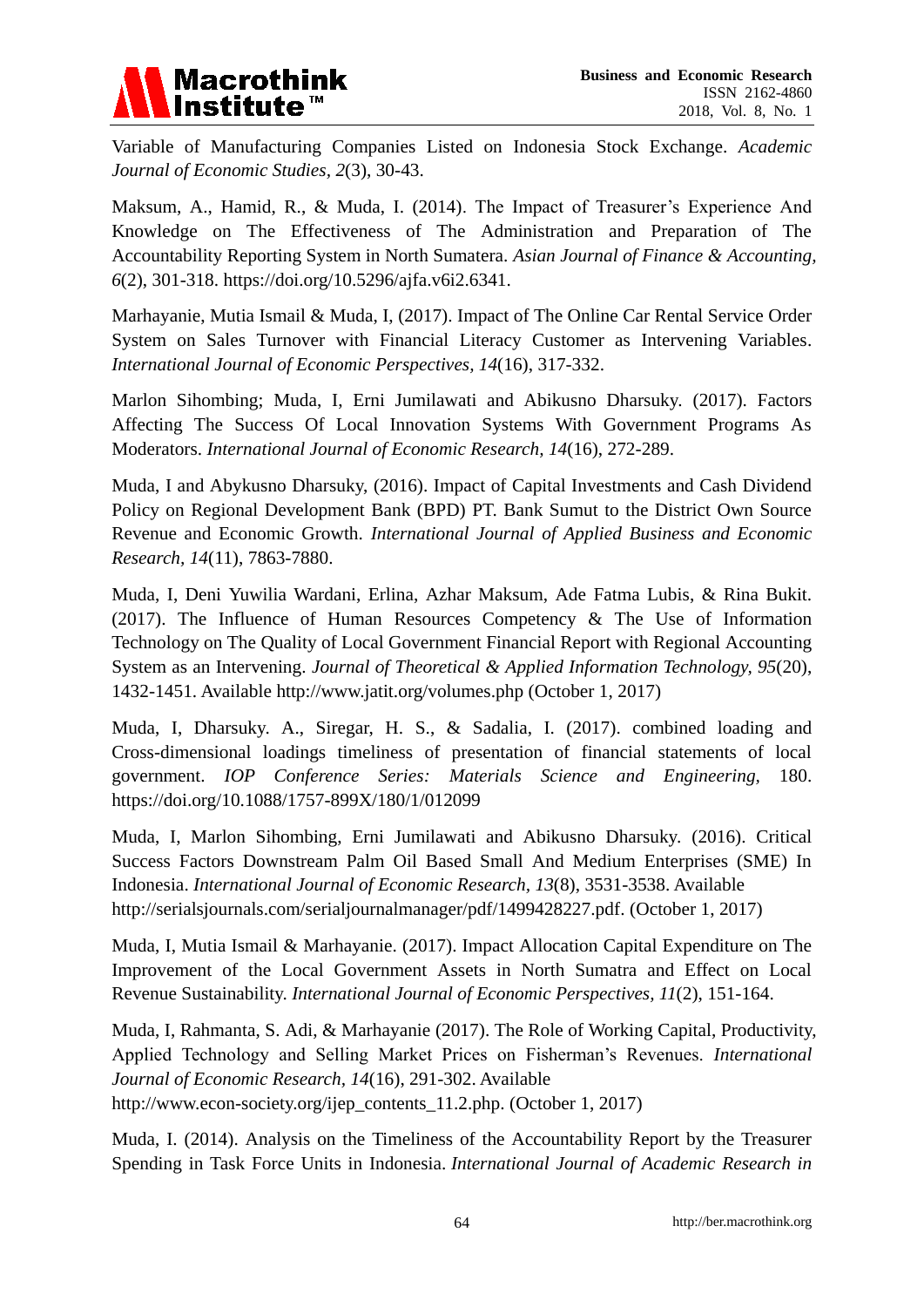

*Accounting, Finance and Management Sciences, 4*(4), 176-190.

Muda, I., & Abykusno Dharsuky. (2015). Impact Of Region Financial Information System (SIKD) Quality, Role Ambiguity And Training on Precision of Financial Statement of Local Government Presentation In North Sumatra. *International Journal of Applied Business and Economic Research, 13*(6), 4283-4304.

http://www.serialsjournals.com/articles.php?volumesno\_id=919&journals\_id=22&volumes\_i d=788. (October 1, 2017)

Muda, I., & Rasdianto, M. S. L. (2014). Implementation of the Cash Revenue System: A Case Study in the Local Government Task Forces' Units of North Sumatera Province, Indonesia. *Information Management & Business Review, 6*(2), 96-108.

Muda, I., (2017). Perception of capital, profit and dividends affect the stock purchase intention in Indonesia public company. *Junior Scientific Researcher*, 3(1). 9-18. Available www.jsr.ro (October 1, 2017)

Muda, I., Rafiki, A., & Harahap, M. R. (2014). Factors Influencing Employees' Performance: A Study on the Islamic Banks in Indonesia. *International Journal of Business and Social Science, 5*(2), 73-80.

Muda, I., Weldi, M., Siregar, H. S., & Indra, N. (2017). The Analysis of Effects of Good Corporate Governance on Earnings Management in Indonesia with Panel Data Approach. *Iranian Economic Review, 21*(4), 657-669.

Muda, Iskandar & Ahmad Rafiki. (2014). Human Resources Development and Performance of Government Provincial Employees: A Study in North Sumatera, Indonesia. *Journal of Economics and Behavioral Studies, 6*(2), 152-162.

Muda, Iskandar, (2017). The Effect of Allocation of Dividend of the Regional Government-Owned Enterprises and the Empowerment Efforts on the Revenue of Regional Government: The Case of Indonesia. *European Research Studies Journal, XX*(3A), 223-246.

Muda, Iskandar, (2017). The Effect of Supervisory Board Cross-Membership and Supervisory Board Members' Expertise to The Disclosure of Supervisory Board's Report : Empirical Evidence From Indonesia. *European Research Studies Journal, XX*(3A), 702-716.

Muda, Iskandar, Erlina, Rina Bukit and Rahmanta. (2015). The Effect of Fiscal Potential, Fiscal Needs and Internal Control on The Provincial Intergovernmental Transfer Allocation In The Districts/Cities in North Sumatera – Indonesia. *International Journal of Management Sciences and Business Research, 3*(10), 22-35. http://www.jatit.org/volumes.php

Muda, Iskandar. (2010). Contribution of Teluk Nibung Port Tanjung Balai Asahan to The Local Revenue of Tanjung Balai City. *Journal of Economics and Business, 9*(1). 17-28.

Muda, Iskandar. (2017). Role of Dividend of Power to Buy Shares in Companies in Indonesia Stock Exchange. *Academic Journal of Economic Studies, 3*(2), 41-47.

Muda, Iskandar. (2017). User Impact of Literacy on Treatment Outcomes Quality Regional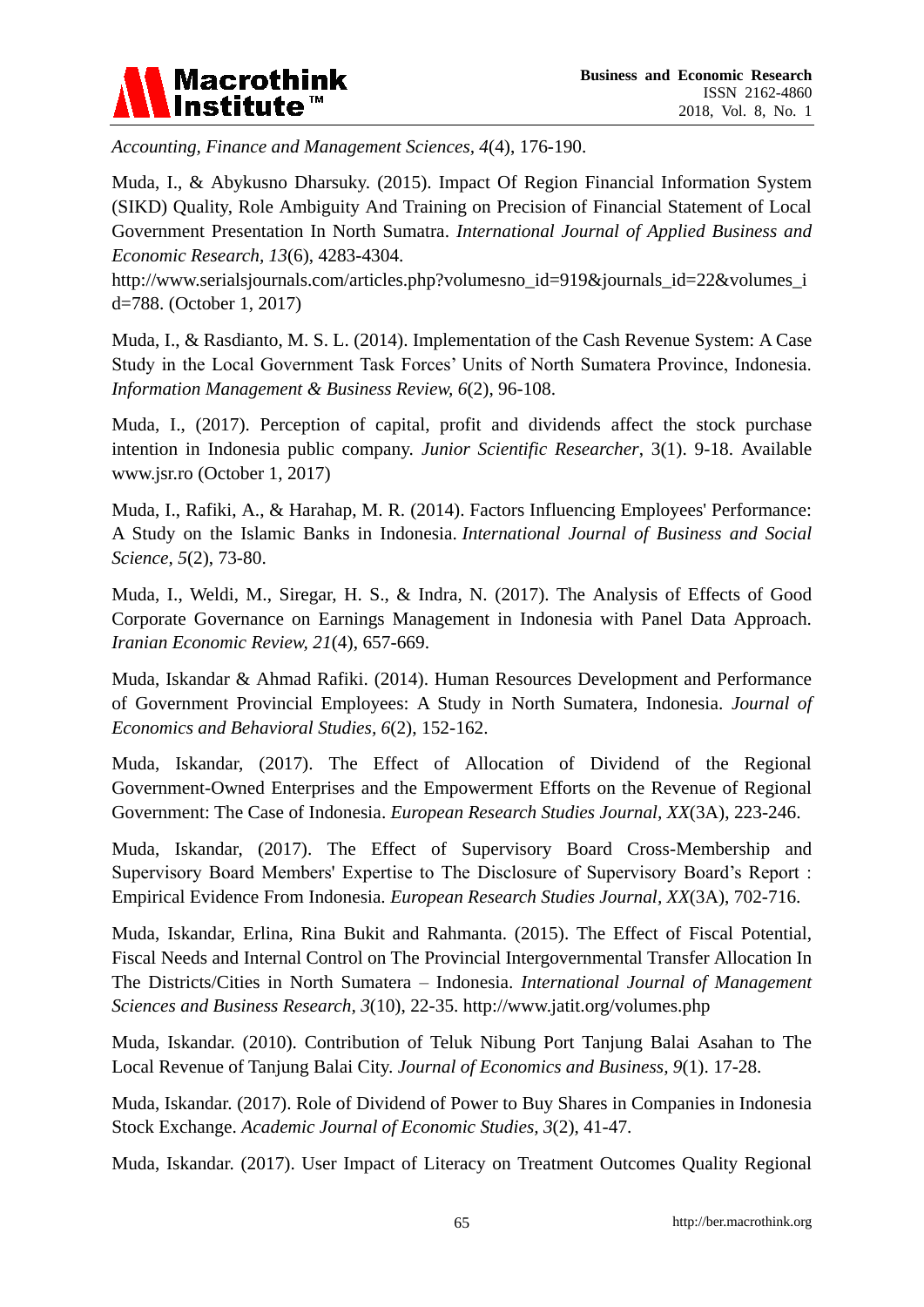

Financial Information System. *Management Dynamics in the Knowledge Economy*, 5(2). 307-326. https://doi.org/10.25019/MDKE/5.2.08

Nasir, Azwir. Yesi Mutia Basri, Kamaliah & Muda, I. (2017). Effectiveness of Potential Tax Region as the Real Local Revenue Sources in Riau Coastal Area. *International Journal of Economic Research, 14*(12). 313-324.

Newman, Nic; William H. Dutton & Grant Blank. (2012). Social Media in the Changing Ecology of News: The Fourth and Fifth Estates in Britain. *International Journal of Internet Science, 7*(1). 6-22.

Nurlina and Muda, I. (2017). The Analysis of The Effects of Capital Expenditure and Human Development Index on Economic Growth and Poverty in East Aceh Regency. *International Journal of Economic Research, 14*(16). 395-409.

Nurzaimah, Rasdianto & Muda, I. (2016). The skills and understanding of rural enterprise management of the preparation of financial statements using Financial Accounting Standards (IFRs) financial statement on the Entities without Public Accountability (ETAP) framework on the implementation of village administration law*. International Journal of Applied Business and Economic Research, 14*(11), 7417-7429.

Poell, Thomas. & José van Dijck. (2014). *Social media and journalistic independence. In Media Independence: Working with Freedom or Working for Free?*, edited by James Bennett & Niki Strange. 182-201. London: Routledge.

Rasdianto, Nurzaimah & Iskandar Muda. (2014). Analysis on the Timeliness of the Accountability Report by the Treasurer Spending in Task Force Units in Indonesia. *International Journal of Academic Research in Accounting, Finance and Management Sciences, 4*(4), 176-190. https://doi.org/10.6007/IJARAFMS/v4-i4/1304.

Ray, Paula. (2014). *Activism Via Social Networking: A Case Study of Urban Indian Women Facebook Users*. Available: http://researchspace.auckland.ac.nz/feedback. (September 7, 2017).

Risky, Annisa. (2012). *The Influence of Online Media on The Role of Journalists*. Retrieved fromhttp://annisarisky.blogspot.co.id/2012/04/pengaruh-media-online-terhadapperan.html. Accesed on September, 17 2017.

Sadalia, Isfenti. Nur Ahmadi Bi Rahamani & Muda, I. (2017). The Significance of Internet Based Financial Information Disclosure on Corporates' Shares in Indonesia. *International Journal of Economic Research, 14*(12), 337-346.

Schradie, Jen. (2015). Political Ideology, Social Media, and Labor Unions: Using the Internet to Reach the Powerful, Not Mobilize the Powerless. *International Journal of Communication, 9*(1), 1985-2006.

Sholihin, Mahfud & Dwi Ratmono. (2013). *SEM-PLS Analysis with WarpPLS 3.0 for Non-Linear Relationships in Social and Business Research*. Andi Publisher. Yogyakarta.